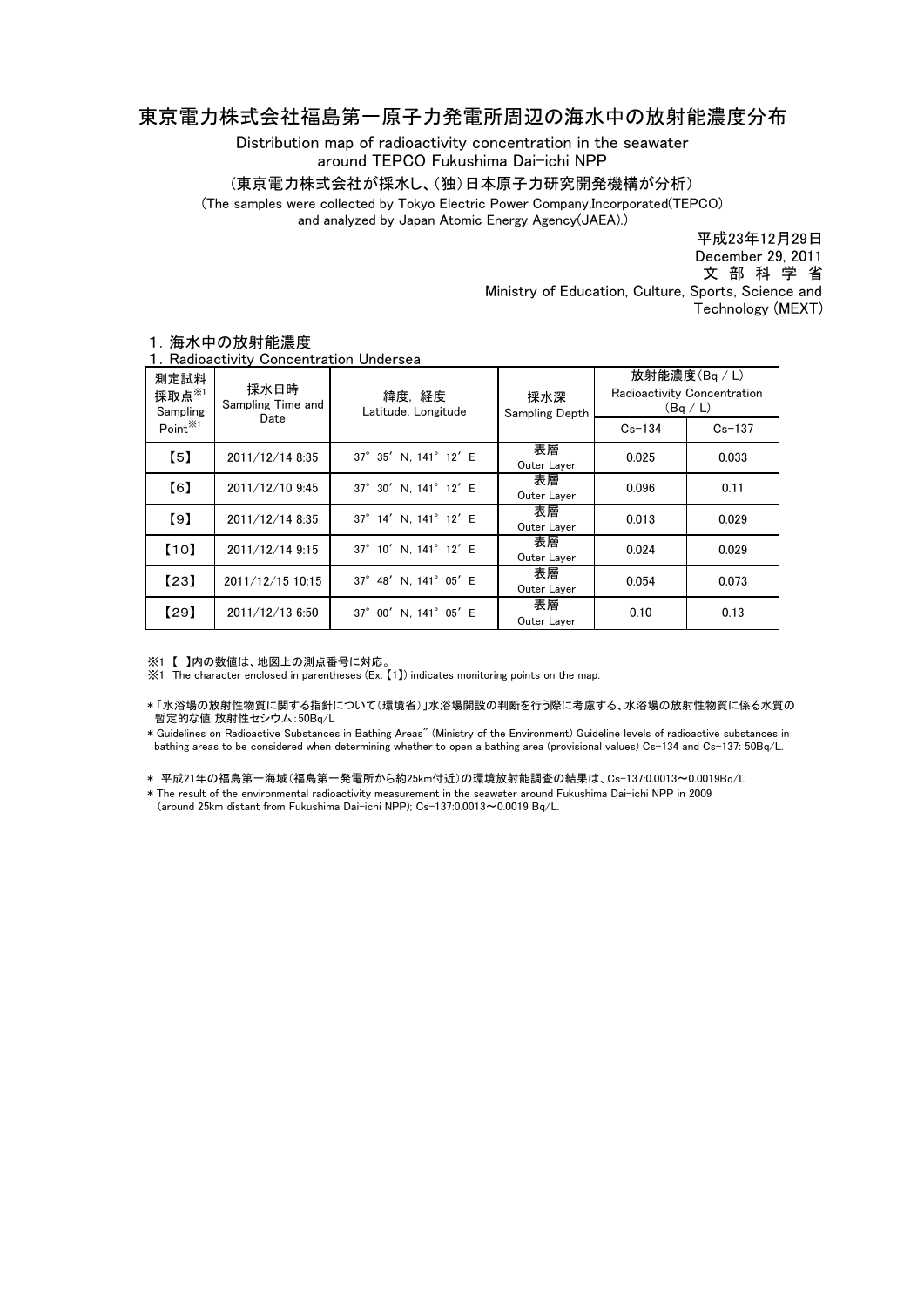

図中の■は東京電力(株)福島第一原子力発電所を示す インディング インディング 分析機関:JAEA (Analyzed by JAEA)

\*「水浴場の放射性物質に関する指針について(環境省)」水浴場開設の判断を行う際に考慮する、水浴場の放射性物質に係る水質の 暫定的な値 放射性セシウム:50Bq/L

\*Guidelines on Radioactive Substances in Bathing Areas" (Ministry of the Environment) Guideline levels of radioactive substances in bathing areas to be considered when determining whether to open a bathing area (provisional values) Cs-134 and Cs-137: 50Bq/L.

\*平成21年の福島第一海域(福島第一発電所から約25km付近)の環境放射能調査の結果は、Cs-137:0.0013~0.0019Bq/L \* The result of the environmental radioactivity measurement in the seawater around Fukushima Dai-ichi NPP in 2009

(around 25km distant from Fukushima Dai-ichi NPP); Cs-137:0.0013~0.0019 Bq/L.